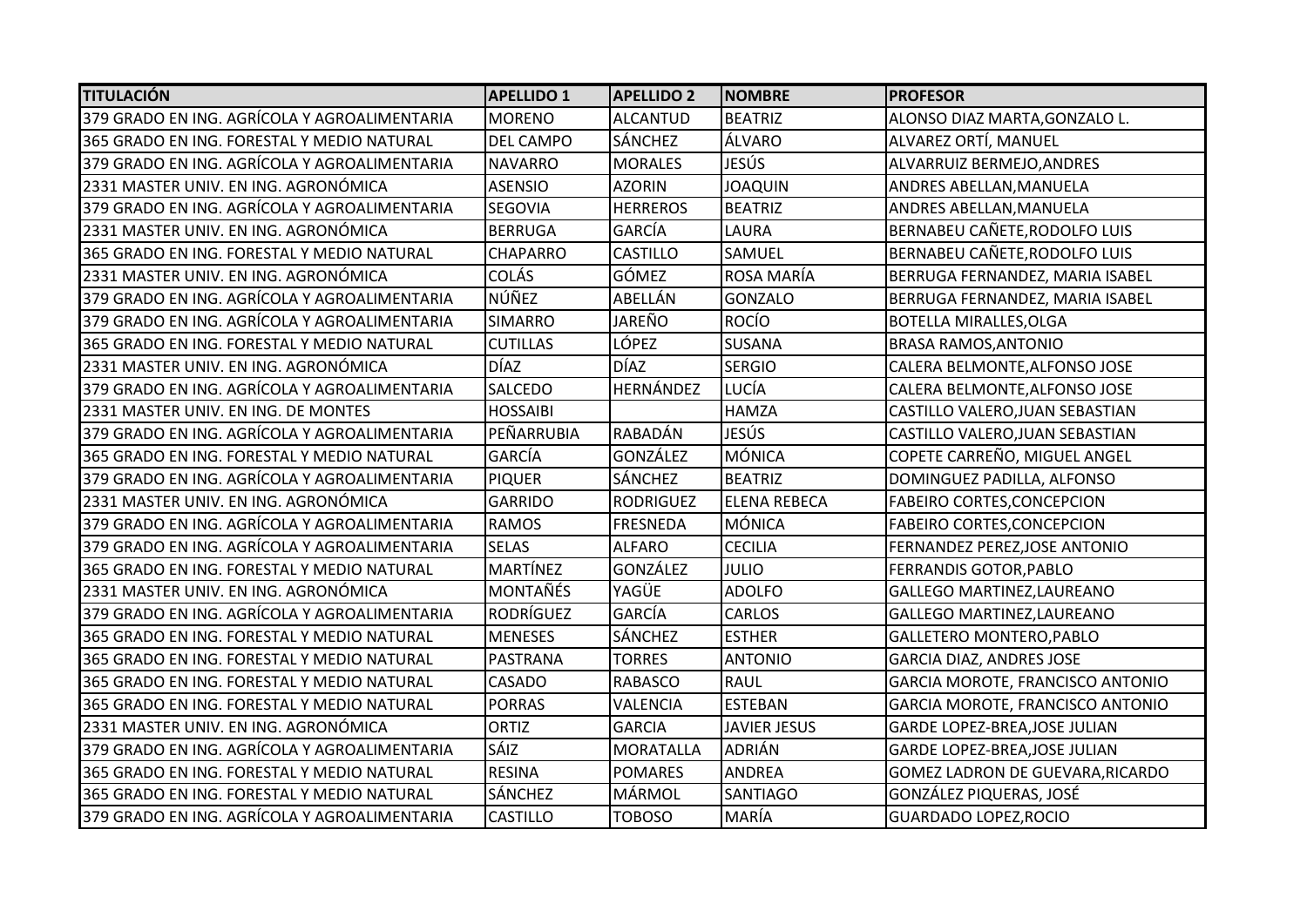| <b>TITULACIÓN</b>                            | <b>APELLIDO 1</b> | <b>APELLIDO 2</b> | <b>NOMBRE</b>           | <b>PROFESOR</b>                  |
|----------------------------------------------|-------------------|-------------------|-------------------------|----------------------------------|
| 365 GRADO EN ING. FORESTAL Y MEDIO NATURAL   | <b>GUTIÉRREZ</b>  | <b>GÓMEZ</b>      | <b>DANIEL</b>           | HERNANDEZ LOPEZ, DAVID           |
| 379 GRADO EN ING. AGRÍCOLA Y AGROALIMENTARIA | SÁIZ              | <b>CULEBRAS</b>   | <b>BORJA</b>            | HERNANDEZ LOPEZ, DAVID           |
| 379 GRADO EN ING. AGRÍCOLA Y AGROALIMENTARIA | <b>ALCALÁ</b>     | <b>SIMÓN</b>      | RAMÓN                   | HERRANZ SANZ, JOSE MARIA         |
| 2331 MASTER UNIV. EN ING. DE MONTES          | <b>ROMERO</b>     | CASTELLANO        | <b>DAVID</b>            | HERRANZ SANZ, JOSE MARIA         |
| 365 GRADO EN ING. FORESTAL Y MEDIO NATURAL   | LÓPEZ             | VALDIVIA          | ARÁNTZAZU               | LANDETE CASTILLEJOS, TOMAS       |
| 365 GRADO EN ING. FORESTAL Y MEDIO NATURAL   | <b>COLLADO</b>    | <b>VERGARA</b>    | JOSÉ                    | LOPEZ SERRANO, FRANCISCO RAMON   |
| 379 GRADO EN ING. AGRÍCOLA Y AGROALIMENTARIA | <b>AGUILAR</b>    | <b>CORCOLES</b>   | <b>ANTONIO</b>          | LOZANO DENIA, DIOSINA            |
| 365 GRADO EN ING. FORESTAL Y MEDIO NATURAL   | <b>YESTE</b>      | <b>GÓMEZ</b>      | MARÍA                   | LUCAS BORJA, MANUEL ESTEBAN      |
| 379 GRADO EN ING. AGRÍCOLA Y AGROALIMENTARIA | <b>ALFARO</b>     | FERNANDEZ         | <b>MARIA ANGELES</b>    | MOLINA CASANOVA, ANA MARIA       |
| 2331 MASTER UNIV. EN ING. AGRONÓMICA         | <b>SÁNCHEZ</b>    | <b>VELASCO</b>    | LORENA                  | MOLINA CASANOVA, ANA MARIA       |
| 365 GRADO EN ING. FORESTAL Y MEDIO NATURAL   | <b>NAVARRO</b>    | DE LA DUEÑA       | ÁLVARO                  | MONREAL MONTOYA, JOSE ANTONIO    |
| 379 GRADO EN ING. AGRÍCOLA Y AGROALIMENTARIA | <b>APARICIO</b>   | <b>MORATA</b>     | <b>DIEGO</b>            | MONTERO MARTINEZ, JESUS          |
| 379 GRADO EN ING. AGRÍCOLA Y AGROALIMENTARIA | <b>BENITEZ</b>    | <b>GARCIA</b>     | <b>LYDIA</b>            | MONTERO RIQUELME, FRANCISCO      |
| 2331 MASTER UNIV. EN ING. AGRONÓMICA         | <b>TELLO</b>      | <b>GUZMAN</b>     | <b>JACINTO</b>          | MONTERO RIQUELME, FRANCISCO      |
| 379 GRADO EN ING. AGRÍCOLA Y AGROALIMENTARIA | <b>BOTIJA</b>     | FERNANDEZ         | <b>JOSE ANGEL</b>       | MORENO ALCARAZ, JOSÉ LUIS        |
| 379 GRADO EN ING. AGRÍCOLA Y AGROALIMENTARIA | <b>CASTILLO</b>   | <b>PARRA</b>      | <b>SUSANA MARÍA</b>     | MORENO HIDALGO, MIGUEL ÁNGEL     |
| 365 GRADO EN ING. FORESTAL Y MEDIO NATURAL   | <b>SERRANO</b>    | JIMÉNEZ           | <b>JONATHAN</b>         | MOYA NAVARRO, DANIEL             |
| 379 GRADO EN ING. AGRÍCOLA Y AGROALIMENTARIA | <b>CUENCA</b>     | <b>VILLENA</b>    | CARLOS OLMO             | OLMEDA FERNANDEZ, MIGUEL         |
| 2331 MASTER UNIV. EN ING. DE MONTES          | <b>ROMERO</b>     | FERNÁNDEZ         | <b>FRANCISCO JAVIER</b> | OLMEDA FERNANDEZ, MIGUEL         |
| 379 GRADO EN ING. AGRÍCOLA Y AGROALIMENTARIA | <b>RODRÍGUEZ</b>  | <b>CALDERÓN</b>   | <b>DAVID</b>            | ORENGO VALVERDE, JOSÉ JAVIER     |
| 379 GRADO EN ING. AGRÍCOLA Y AGROALIMENTARIA | GARCÍA            | <b>DÍAZ</b>       | <b>FRANCISCO</b>        | ORTEGA ÁLVAREZ, JOSÉ FERNANDO    |
| 2331 MASTER UNIV. EN ING. DE MONTES          | PEÑARRUBIA        | <b>DESCALZO</b>   | MÍRIAM                  | ORTEGA ÁLVAREZ, JOSÉ FERNANDO    |
| 2331 MASTER UNIV. EN ING. AGRONÓMICA         | <b>FRANCO</b>     | <b>ZAMBRANO</b>   | <b>RAUL EDUARDO</b>     | PARDO GONZALEZ, JOSE EMILIO      |
| 379 GRADO EN ING. AGRÍCOLA Y AGROALIMENTARIA | <b>GARCÍA</b>     | NAVARRO           | <b>GERMÁN</b>           | PARDO GONZALEZ, JOSE EMILIO      |
| 379 GRADO EN ING. AGRÍCOLA Y AGROALIMENTARIA | GARCÍA            | <b>MORENO</b>     | <b>ANA</b>              | PULIDO GARCIA, LOURDES           |
| 379 GRADO EN ING. AGRÍCOLA Y AGROALIMENTARIA | <b>GRANDE</b>     | RABADÁN           | <b>CARLOS</b>           | ROMERO MORENO, RAIMUNDO          |
| 379 GRADO EN ING. AGRÍCOLA Y AGROALIMENTARIA | <b>GRANERO</b>    | LÓPEZ             | MARÍA                   | RUBIO GARCIA, MANUELA            |
| 2331 MASTER UNIV. EN ING. AGRONÓMICA         | <b>COSTA</b>      | <b>DEL AMO</b>    | <b>ISABEL</b>           | RUBIO GARCIA, MANUELA            |
| 379 GRADO EN ING. AGRÍCOLA Y AGROALIMENTARIA | HERNANDEZ         | <b>CUESTA</b>     | <b>ELOISA</b>           | SALINAS FERNANDEZ, MARIA ROSARIO |
| 379 GRADO EN ING. AGRÍCOLA Y AGROALIMENTARIA | <b>MONREAL</b>    | ROMÁN             | <b>CRISTINA</b>         | SALINAS FERNANDEZ, MARIA ROSARIO |
| 2331 MASTER UNIV. EN ING. DE MONTES          | <b>RAYA</b>       | <b>GOMEZ</b>      | <b>GABRIEL</b>          | SAMOS JUÁREZ, ALMUDENA           |
| 379 GRADO EN ING. AGRÍCOLA Y AGROALIMENTARIA | LÓPEZ             | <b>SOLER</b>      | <b>VICENTE</b>          | SANCHEZ GARCIA, MANUEL PEDRO     |